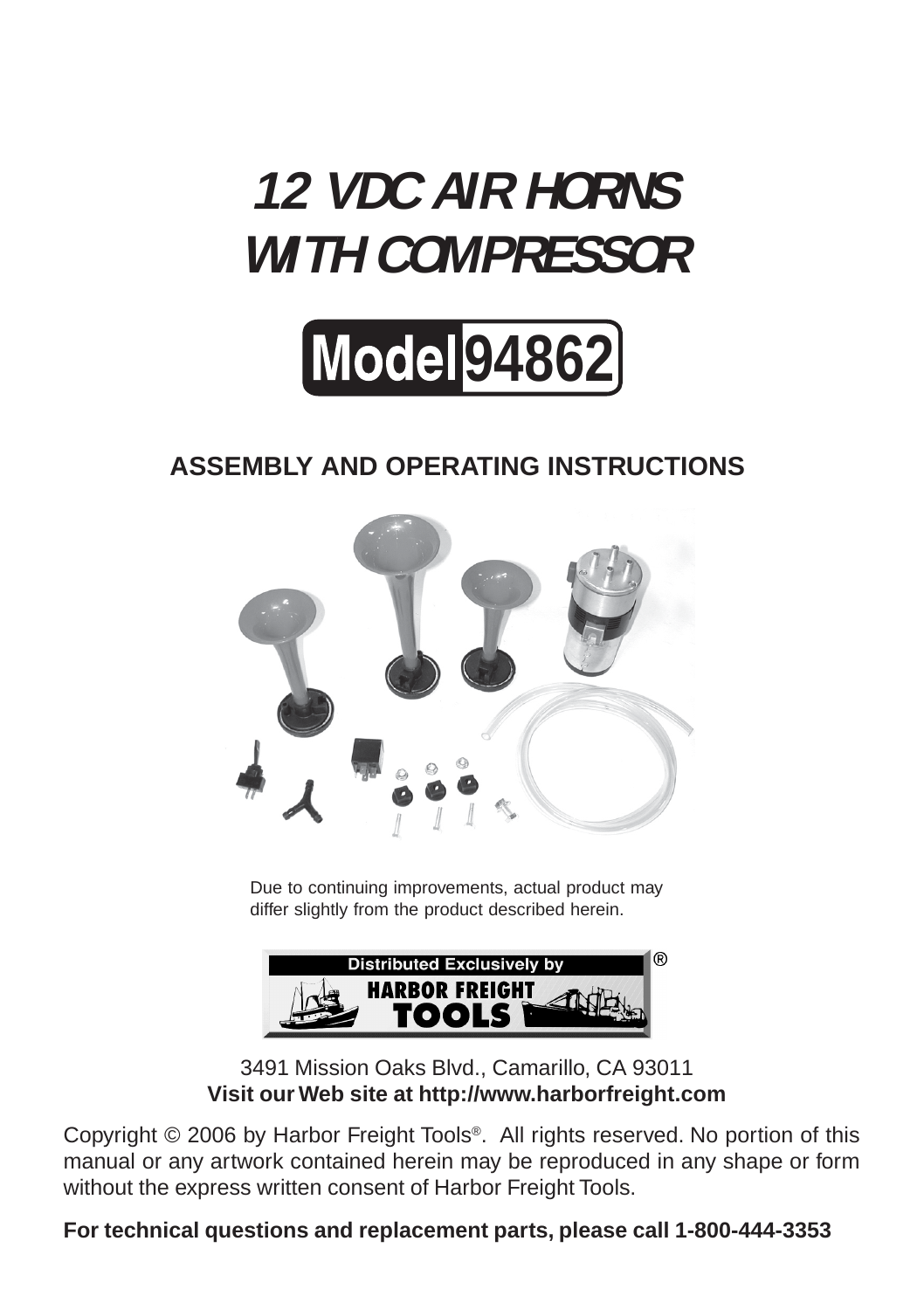### **Specifications**

| <b>Item</b>              | <b>Description</b>                            |  |
|--------------------------|-----------------------------------------------|--|
| <b>Power Requirement</b> | 12 VDC, 10 watts, 8 ohms                      |  |
| <b>Horn Sizes</b>        | Bell mouth: 3" and 2-7/8"; Length: 5-3/4", 6- |  |
|                          | 3/8" and 8-1/2"                               |  |
| <b>Horn Material</b>     | Plastic, Red; Brass diaphragm                 |  |
| Sound                    | 135 dB, high/low blast; Tones: high, medium,  |  |
|                          | low, and music                                |  |
| Air Source               | Compressor, electric (supplied)               |  |
| Wire                     | 14-16 AWG auto wire                           |  |
| Weight                   | 2.95 lbs.                                     |  |

#### **Save This Manual**

You will need the manual for the safety warnings and precautions, assembly instructions, operating and maintenance procedures, parts list and diagram. Keep your invoice with this manual. Write the invoice number on the inside of the front cover. Keep the manual and invoice in a safe and dry place for future reference.

## **Safety Warnings and Precautions**

#### **WARNING: When using tool, basic safety precautions should always be followed to reduce the risk of personal injury and damage to equipment.**

#### **Read all instructions before using this tool!**

- 1. **Keep work area clean**. Cluttered areas invite injuries.
- 2. **Observe work area conditions**. Do not use machines or power tools in damp or wet locations. Don't expose to rain. Keep work area well lighted. Do not use electrically powered tools in the presence of flammable gases or liquids.
- 3. **Keep children away**. Children must never be allowed in the work area. Do not let them handle machines, tools, or extension cords.
- 4. **Use the right product for the job**. There are certain applications for which this product was designed. It will do the job better and more safely at the rate for which it was intended. Do not modify this product and do not use for a purpose for which it was not intended.
- 5. **Dress properly**. Do not wear loose clothing or jewelry as they can be caught in moving parts. Protective, electrically non-conductive clothes and non-skid footwear are recommended when working. Wear restrictive hair covering to contain long hair.
- 6. **Do not overreach**. Keep proper footing and balance at all times. Do not reach over or across running machines.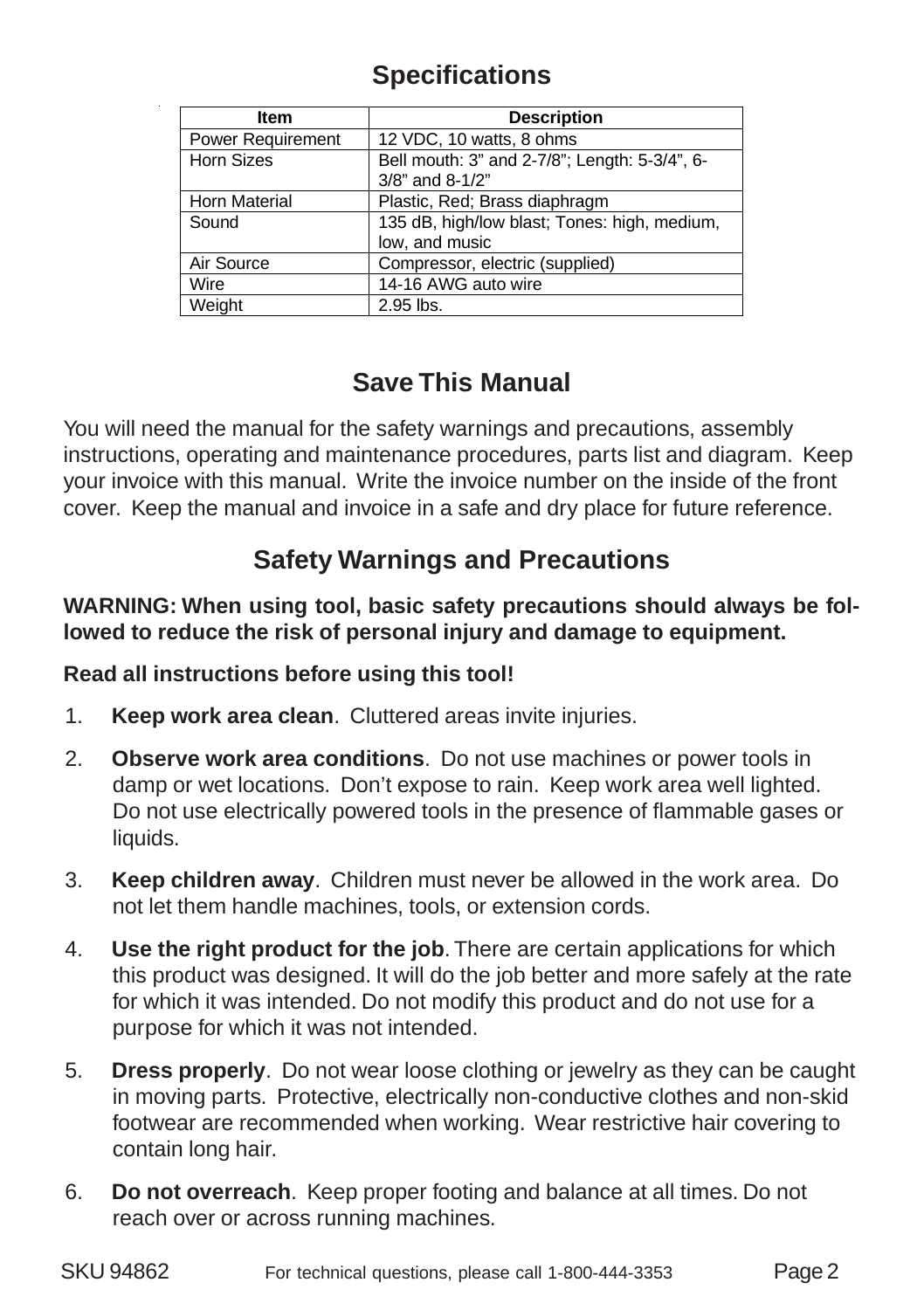- 7. **Check for damaged parts**. Before using this product, any part that appears damaged should be carefully checked to determine that it will operate properly and perform its intended function. Check for any other condition that may affect proper operation. Any part that is damaged should be properly repaired or replaced by a qualified technician. Do not use the product if the switch does not turn On and Off properly.
- 8. **Replacement parts and accessories**. When servicing, use only identical replacement parts. Use of any other parts will void the warranty. Only use accessories intended for use with this product. Approved accessories are available from Harbor Freight Tools.
- 9. **Do not operate tool if under the influence of alcohol or drugs**. Read warning labels if taking prescription medicine to determine if your judgment or reflexes are impaired while taking drugs. If there is any doubt, do not operate this product.

**Note**: Performance of this tool may vary depending on variations in battery power.

## **Product Specific Safety Precautions**

#### **Warning: The brass components of this product contain lead, a chemical known to the State of California to cause birth defects (or other reproductive harm). (California Health & Safety Code 25249.5 et seq.)**

- 1. During installation, remove ignition keys from the vehicle and set the parking brake.
- 2. Only connect the positive (+) hot lead to a fused terminal or circuit.
- 3. Avoid short circuits or burns. Do not wear rings, watches, or other metallic objects around your hands and arms.

**Warning: The warnings, cautions, and instructions discussed in this instruction manual cannot cover all possible conditions and situations that may occur. It must be understood by the operator that common sense and caution are factors which cannot be built into this product, but must be supplied by the operator.**

**Warning:** People with pacemakers should consult their physician(s) before using this product. Electromagnetic fields in close proximity to a heart pacemaker could cause interference to or failure of the pacemaker.

## **Unpacking**

When unpacking, check to make sure the following parts are included. Refer to the Parts List and Parts Photo at the end of this manual. If any parts are missing or broken, please call Harbor Freight Tools at the number on the cover of this manual.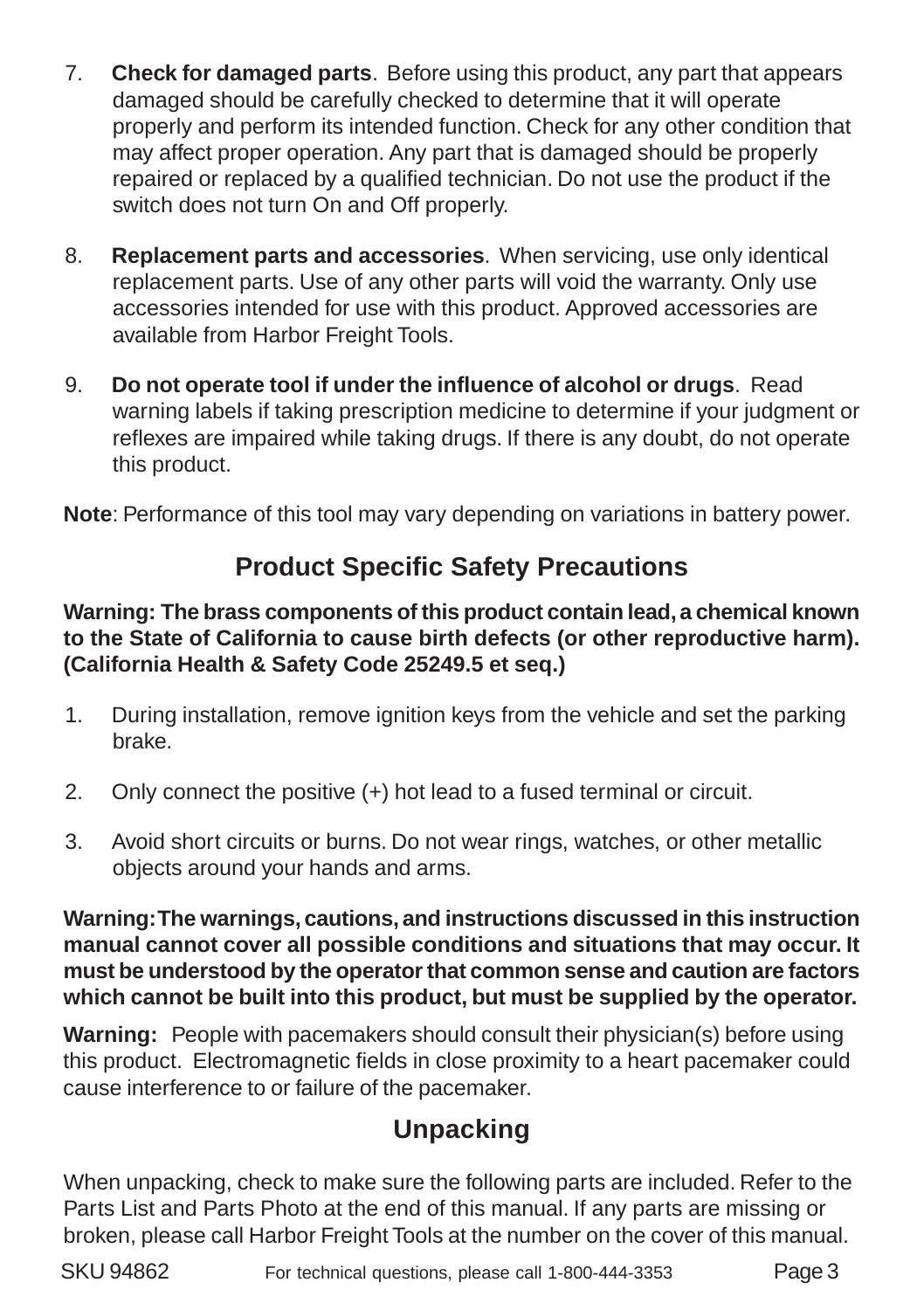## **Installation**

**Caution: If you are not familiar with working around vehicle engine compartments, the installation should be completed by a qualified technician. Before attempting installation of the Air Horns, remove the keys from the vehicle ignition, set the emergency brake, and place wheel chocks.**

1. Lift the vehicle hood and find a suitable location to mount the Horns and Compressor.

This location must shelter the Compressor (4) and Horns (1, 2, and 3) from incoming rain, road water, and mud from under the vehicle. It also must be away from all moving engine parts and heat.

2. Using a Bolt and Nut (9), mount the Compressor (4) to the vehicle chassis in a vertical position (air outlets facing up). See illustration middle-right.

A hole may need to be drilled in the chassis frame to accomplish this. Always be careful that no electrical wires or cables are in the drilling path. The head of the Bolt slides into the Compressor mounting bracket. Securely tighten Nut.

3. Mount the Horns near the Compressor so that they are pointing forward and slightly downward for maximum efficiency. The head of the Bolt slides into the Horn mounting bracket. Securely tighten Nut. See illustration middle-left.



- 4. Mount the Electric Relay (6) to the chassis frame near the Compressor using a Bolt and Nut. Securely tighten.
- 5. Connect the Compressor to the Horns using the rubber Tubing (5) and the Y-Connector (8). Cut the rubber tubing to the desired length. Do not fold or kink tubing. See illustration below.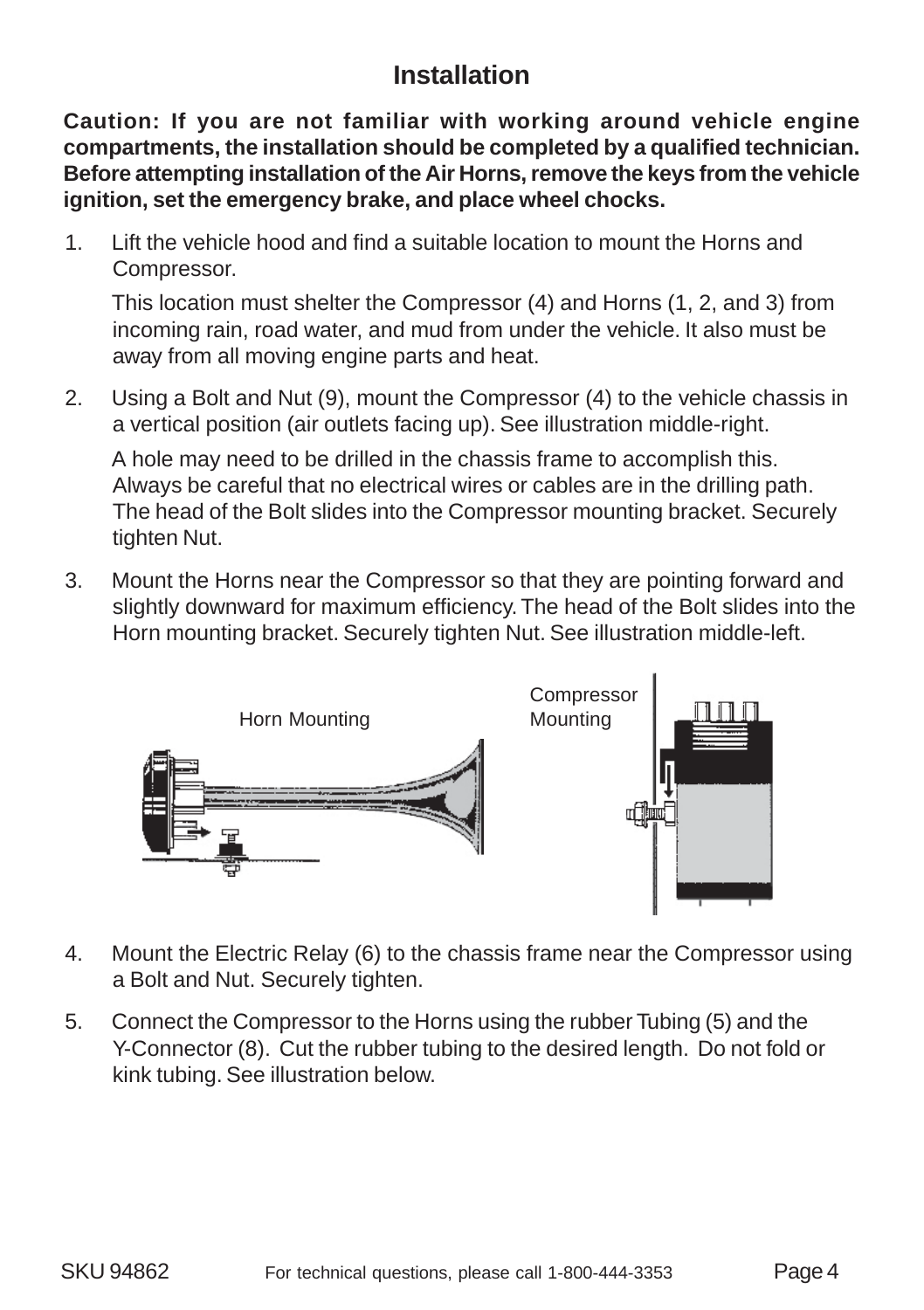

6. Make the connections to the Compressor (4) and the Electric Relay (6) as shown on the wiring diagram below.



Always use vehicle terminal type connectors (not supplied) on all connections. Never wrap wires around terminals as they could fall off. Connect terminal #30 on the Electric Relay (6) to a 30A fused circuit.

**Note:** Some vehicles may employ a positive ground system. If this is the case, refer to the wiring diagram above-left. Pay attention to polarity. If the Compressor turns on and the Horns do not sound, reverse the Compressor connections (+ / -).

7. The Air Horns will now sound when the vehicle horn is pushed.

#### **Maintenance**

- 1. Periodically add a few drops of light oil to each air outlet of the Compressor. First remove air outlet tubes. Energize the Compressor. Excess oil will be blown out. Wear ANSI approved safety glasses for this process.
- 2. Periodically check the Air Horn, Relay, and Compressor hardware for tightness. Also check for secure wire connections.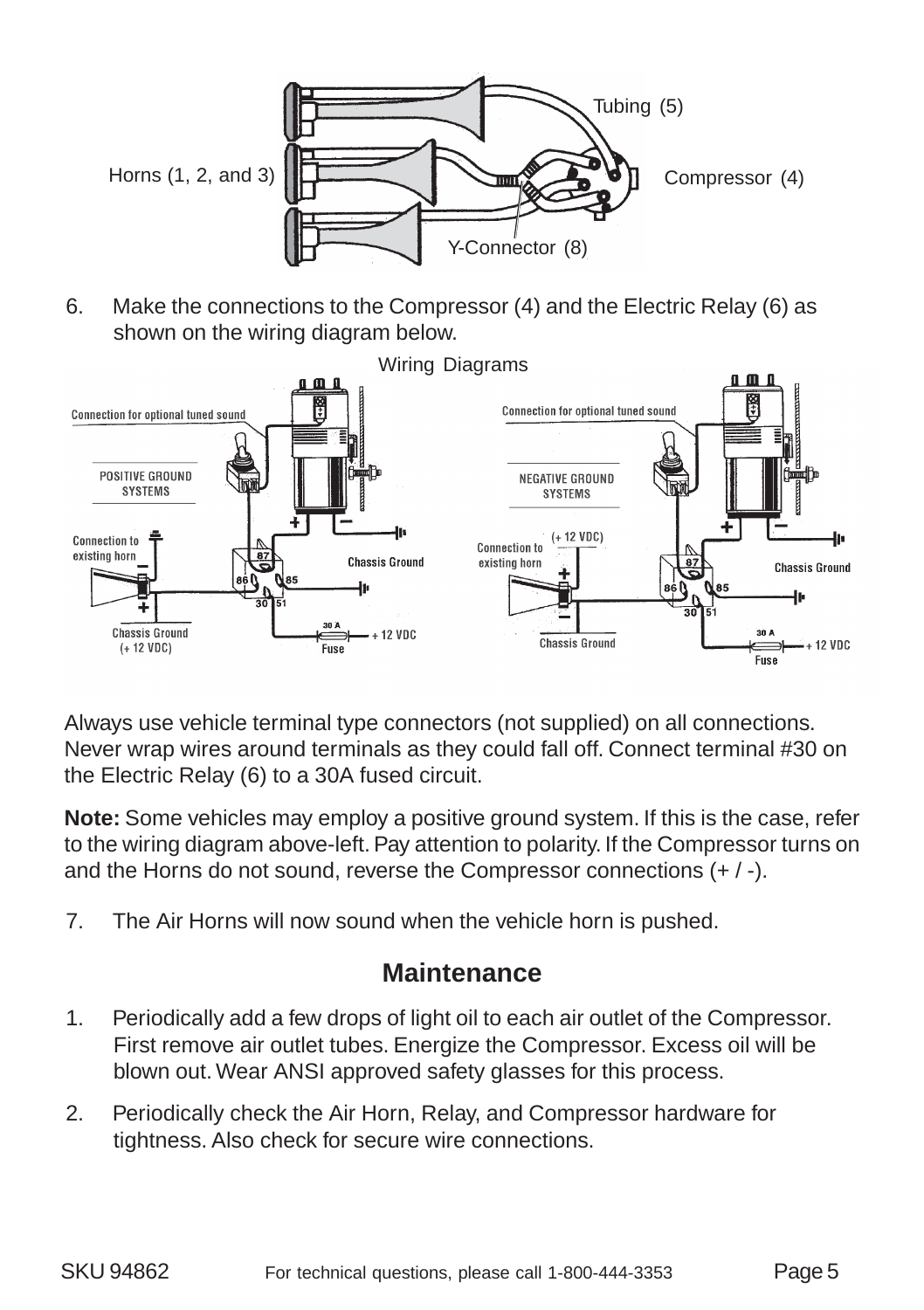#### **Parts List**

| <b>Item</b> | <b>Description</b>       | Qt۱ |
|-------------|--------------------------|-----|
|             | Horn, Large              |     |
| 2           | Horn, Medium             |     |
| 3           | Horn, Small              | 2   |
| 4           | Compressor               |     |
| 5           | Tubing                   |     |
| 6           | Relay                    |     |
|             | Switch                   |     |
| 8           | Y-Connector, Tubing      |     |
| 9           | Hardware, Nuts and Bolts |     |
| 10          | Separator, Mounting      | 3   |

**NOTE**: Some parts are listed and shown for illustration purposes only and are not available individually as replacement parts.